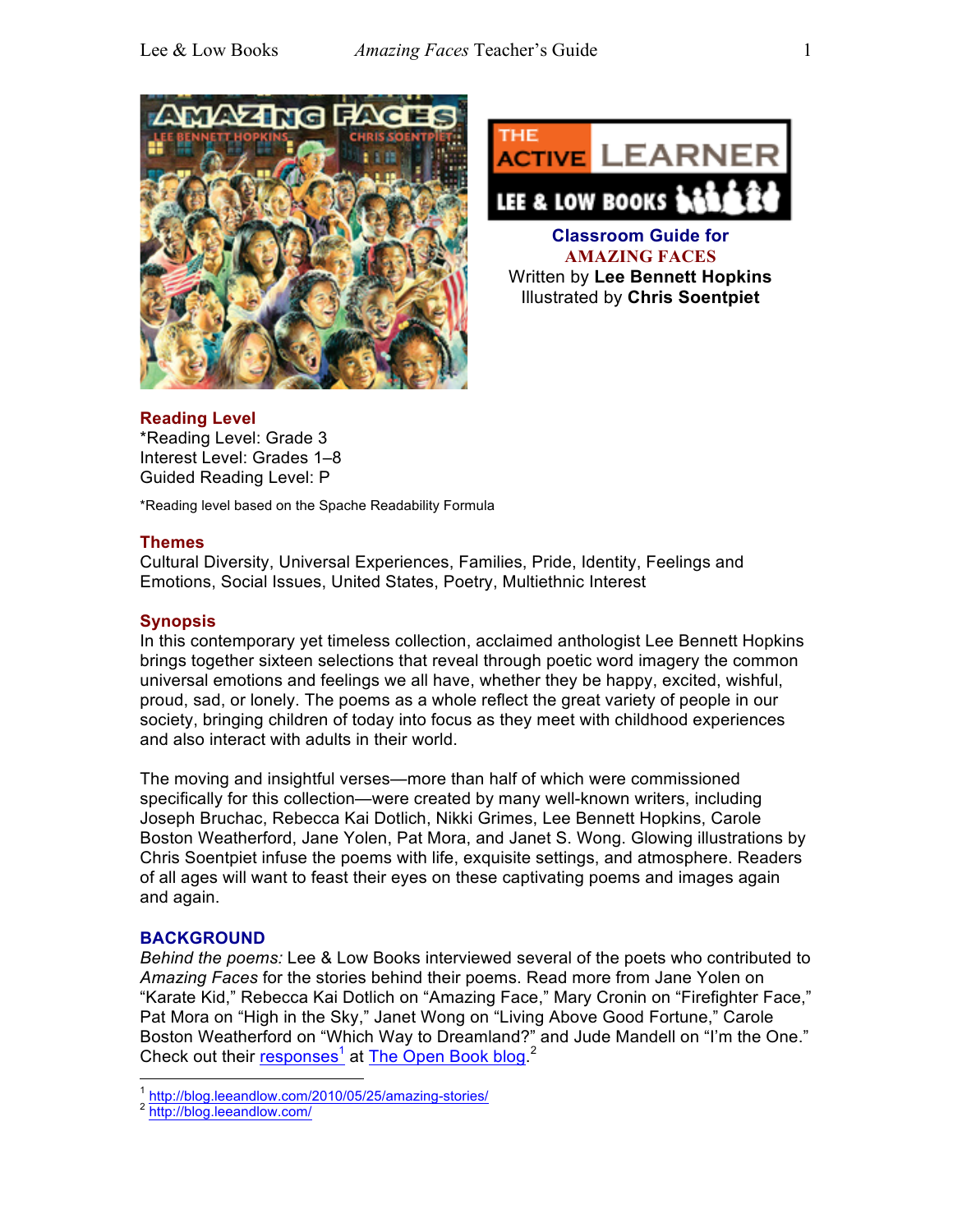*Diversity in the United States:* According to the Pew Research Center report (2014), The Next America, demographics in the United States are changing dramatically.<sup>3</sup> In 1960, the population of the United States was 85% white; by 2060, it will be 43% white: "We were once a black and white country. Now, we're **rainbow**.<sup>4</sup> Our intricate new racial tapestry is being woven by the more than 40 million immigrants who have arrived since 1965, about half of them Hispanics and nearly three-in-ten [are] Asians." As reported by Education Week on the changing demographics of America's schools, "For the 2014– 2015 school year, America's public schools achieved a demographic milestone: For the first time, a majority of students in K–12 schools is children of color. The overall number of Latino, African American, and Asian students in public K–12 schools surpassed the number of white students."<sup>5</sup>

*Universality of Facial Expressions:* Facial expressions are a type of body language and an important type of nonverbal communication. Reading facial expressions can help people gauge someone's emotions. A Live Science article explains that categorizing "facial expressions of emotion may be useful in studying human brain and social communication."6 Are facial expressions universal or culturally specific? Charles Darwin (1872) was the first to suggest that emotions are universal and not particular to a culture. According to the American Psychological Association in "Reading Facial Expressions of Emotion," many studies have concluded that indeed the same facial expressions of  $\overline{\rm{emotions}}$  appear in distinct and disparate cultures.<sup>7</sup> "There is strong evidence for the universal facial expressions of seven emotions—anger, contempt, disgust, fear, joy, sadness, and surprise." Students can see how strong they are in "reading" facial expressions with University of Berkeley's GreaterGood **Emotional Intelligence quiz**,<sup>8</sup> or scroll over popular emotions to see MIT's Kismet's face change.<sup>9</sup>

#### **BEFORE READING**

#### **Prereading Focus Questions**

(Reading Standards, Craft & Structure, Strand 5 and Integration of Knowledge & Ideas, Strand 7) Before introducing this book to students, you may wish to develop background knowledge and promote anticipation by posing questions such as the following:

- 1. Take a look at the front and back covers. Take a picture walk. Ask students to make a prediction. Do you think this book will be fiction or nonfiction? What makes you think so? What clues do the author and illustrator give to help you know whether this book will be fiction or nonfiction?
- 2. What do you know about poetry? What are the typical text features of poetry? Are all poems written in the same format? Do all poems have to rhyme? What are some things that you might not find in poetry?
- 3. Why do you think some authors write books using poetry? How do you think their reasons differ from authors who write prose?
- 4. What do you know about feelings? Describe some different kinds of emotions, or feelings, people have. What kinds of things can change our feelings? Describe a time you felt lonely, proud, excited, shy, relieved, brave, or safe.

<sup>&</sup>lt;sup>3</sup><br>
http://www.pewresearch.org/next-america/#The-New-Us<br>
<sup>5</sup><br>
http://www.edweek.org/ew/projects/changing-demographics.html<br>
<sup>6</sup><br>
http://www.livescience.com/44494-human-facial-expressions-compound-emotions.html<br>
<sup>7</sup><br>
http: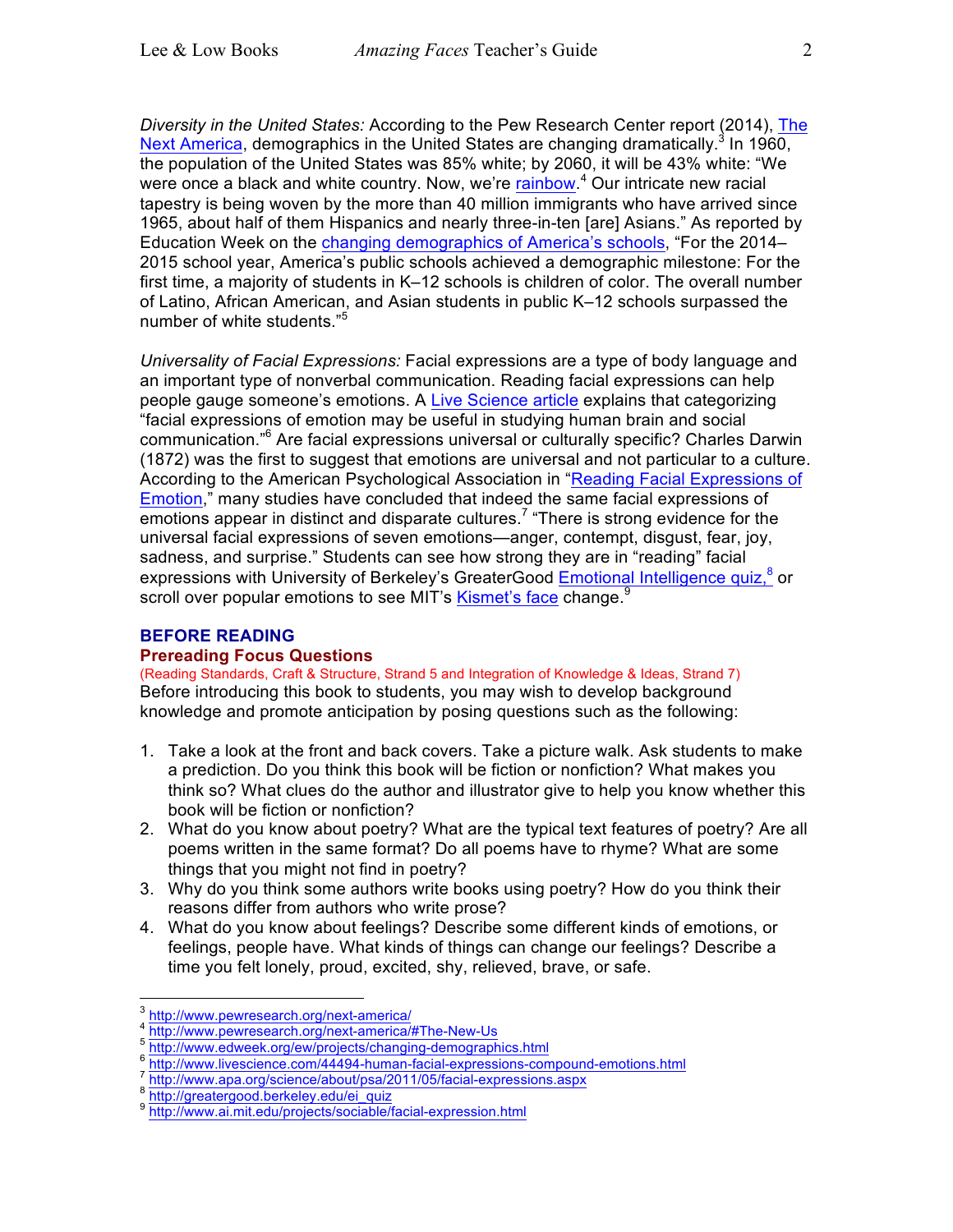- 5. How does a person's face change to reflect different feelings? What makes a face look happy, sad, scared, and so on?
- 6. What does the word *empathy* mean? What does it mean for a person to show understanding toward someone else? What are some ways a person can show empathy in their family, school, and community? Why is empathy an important skill to learn and use?
- 7. Why do you think I chose this book for us to read today?

## **Exploring the Book**

(Reading Standards, Key Ideas & Details, Strand 1, Craft & Structure, Strand 5, and Integration of Knowledge & Ideas, Strand 7)

Read and talk about the title of the book. Ask students what they think the title, *Amazing Faces*, means. Then ask them what they think this book will most likely be about and who the book might be about. What emotions and experiences might be talked about in the text? What do you think might happen? What information do you think you might learn? What makes them think that?

Take students on a book walk and draw attention to the following parts of the book: front and back covers, endpapers, dedications and acknowledgments, title page, and illustrations. As you show each of the illustrations, ask students to predict what emotion the poem will most likely be about and what about the character's face reveals this emotion.

## **Setting a Purpose for Reading**

(Reading Standards, Key Ideas & Details, Strands 1–3)

Have students read to find out about:

- the types of emotions humans experience.
- how all humans have similar emotions regardless of background.
- how our faces can express, or show, how we are feeling.
- the diversity of the United States.
- the range and features of poetic formats.
- to what the book title, *Amazing Faces*, refers.

Encourage students to consider why the editor and poet, Lee Bennett Hopkins, would want to share these poems with young people and why the participating writers would want to contribute their poems to this anthology for young people.

## **VOCABULARY**

## (Language Standards, Vocabulary Acquisition & Use, Strands 4–6)

The story contains several content-specific and academic words that may be unfamiliar to students. Based on students' prior knowledge, review some or all of the vocabulary below. Encourage a variety of strategies to support students' vocabulary acquisition: look up and record word definitions from a dictionary, write the meaning of the word or phrase in their own words, draw a picture of the meaning of the word, create a specific action for each word, list synonyms and antonyms, and write a meaningful sentence that demonstrates the definition of the word.

| <b>CONTENT SPECIFIC</b> |  |
|-------------------------|--|
|-------------------------|--|

| carousel | lullaby  | Chinatown    | dreamland | crustacean | bovish |
|----------|----------|--------------|-----------|------------|--------|
| vapor    | antiques | stratosphere |           |            |        |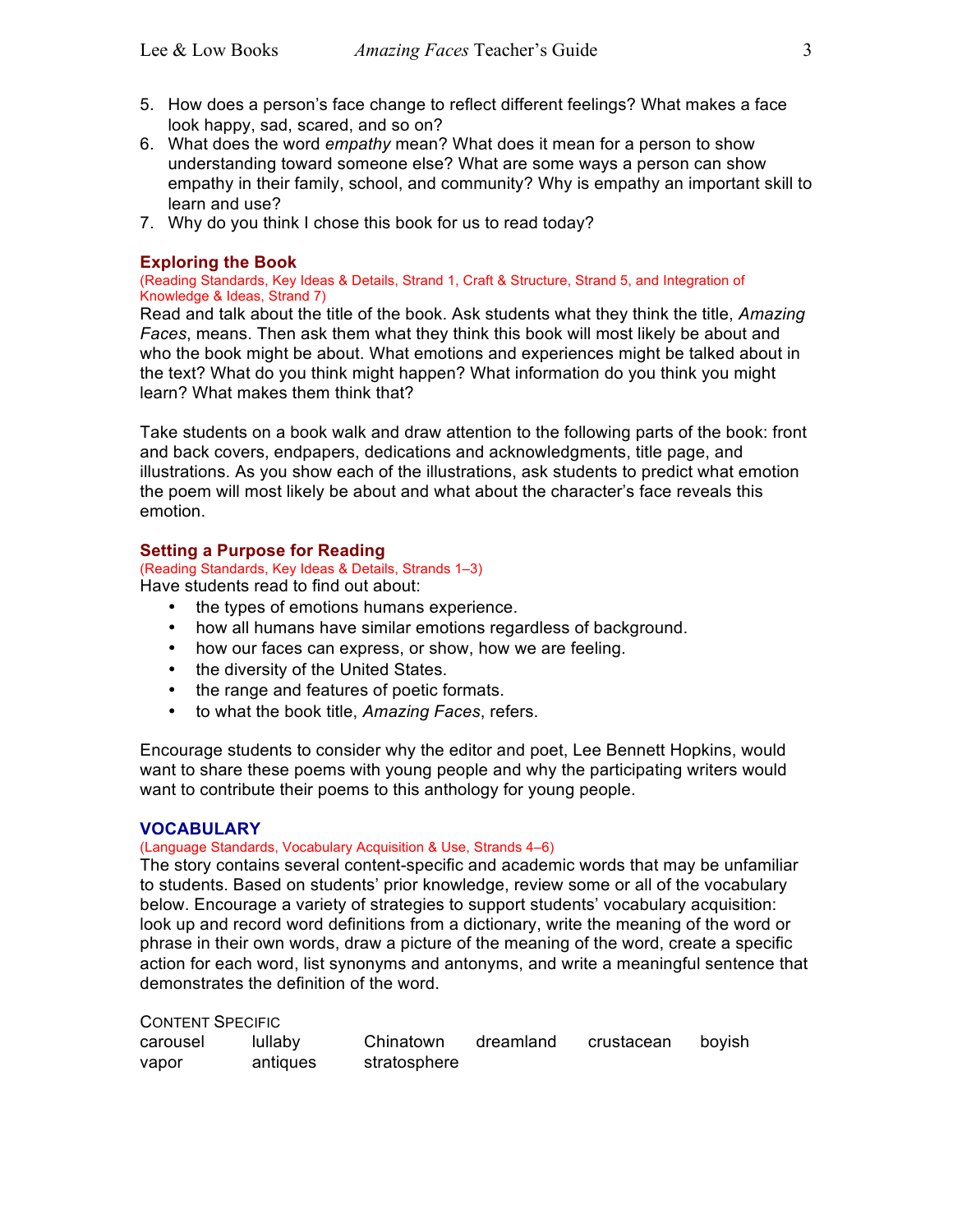| <b>ACADEMIC</b> |
|-----------------|
|-----------------|

| amazing  | alone   | thoughts   | scamper    | erase    | sadness       |
|----------|---------|------------|------------|----------|---------------|
| commands | instant | shimmering | tourists   | fortune  | heartbreaking |
| grin     | exhales | strength   | triumphant | pride    | distant       |
| legends  | aglow   | courage    | profile    | mischief | beautiful     |

If your class has Spanish-speaking students, encourage them to volunteer to read aloud the poem "Me x 2" with a partner who reads the English version first. In doing so, these students can feel proud of sharing the role of teacher to their peers. Students may also discuss how the meanings of the words compare between the English and Spanish versions of the poem.

## **AFTER READING**

## **Discussion Questions**

After students have read the book, use these or similar questions to generate discussion, enhance comprehension, and develop appreciation for the content. Encourage students to refer to passages and/or illustrations in the book to support their responses. **To build skills in close reading of a text, students should cite evidence with their answers.**

| <b>Literal Comprehension</b>           |                                                                                                                                                                                           |  |
|----------------------------------------|-------------------------------------------------------------------------------------------------------------------------------------------------------------------------------------------|--|
|                                        | (Reading Standards, Key Ideas & Details, Strands 1-3)                                                                                                                                     |  |
|                                        | 1. Which poem uses rhyme? What is the rhyme pattern (every two lines, every other<br>line, etc.)?                                                                                         |  |
|                                        | 2. Which poems use repetition? How is repetition used in each? How does repetition<br>affect the meaning and feeling you get from each poem?                                              |  |
|                                        | 3. For each poem, what is the poem about? What is the main point/message of the<br>poem?                                                                                                  |  |
|                                        | 4. Several of the poems are told with first person narration. Do all these poems have<br>the same narrator? Why do you think so? What clues indicate who the narrator is of<br>each poem? |  |
|                                        | 5. In "Me x 2," why can the little girl do everything twice compared to most people?<br>What are the advantages of speaking and knowing two languages?                                    |  |
|                                        | 6. In "Miss Stone," why does the main character wish there was no recess? What might<br>make her feel better about having recess?                                                         |  |
|                                        | 7. In "I'm the One," what is the cause of the main character's sadness? What could<br>erase or remove that sadness?                                                                       |  |
|                                        | 8. What is the central idea of the entire collection of poems in Amazing Faces?                                                                                                           |  |
| <b>Extension/Higher Level Thinking</b> |                                                                                                                                                                                           |  |
|                                        | (Reading Standards, Key Ideas & Details, Strands 2 and 3, Craft & Structure, Strands 4-6, and Integration of                                                                              |  |
|                                        | Knowledge & Ideas, Strand 7)                                                                                                                                                              |  |
|                                        | 1. Which poem do you identify with the most? Why?                                                                                                                                         |  |

- 2. For each poem, what emotion would mention in new title? If you had to pick one emotion, or feeling, that the poem describes, what would it be? What clues in the poem helped you make your choice?
- 3. Why do you think "amazing" is a good word to describe our faces?
- 4. How did you feel while reading each poem? Do you think that is how the poet wanted to make you feel? Why or why not? Is there a time that something similar happened to you? How did you feel then?
- 5. Compare the poems, "Miss Stone" and "I'm the One." How are they similar? How are they different? How is loneliness described in each poem? What message(s) do they share about loneliness and friendship?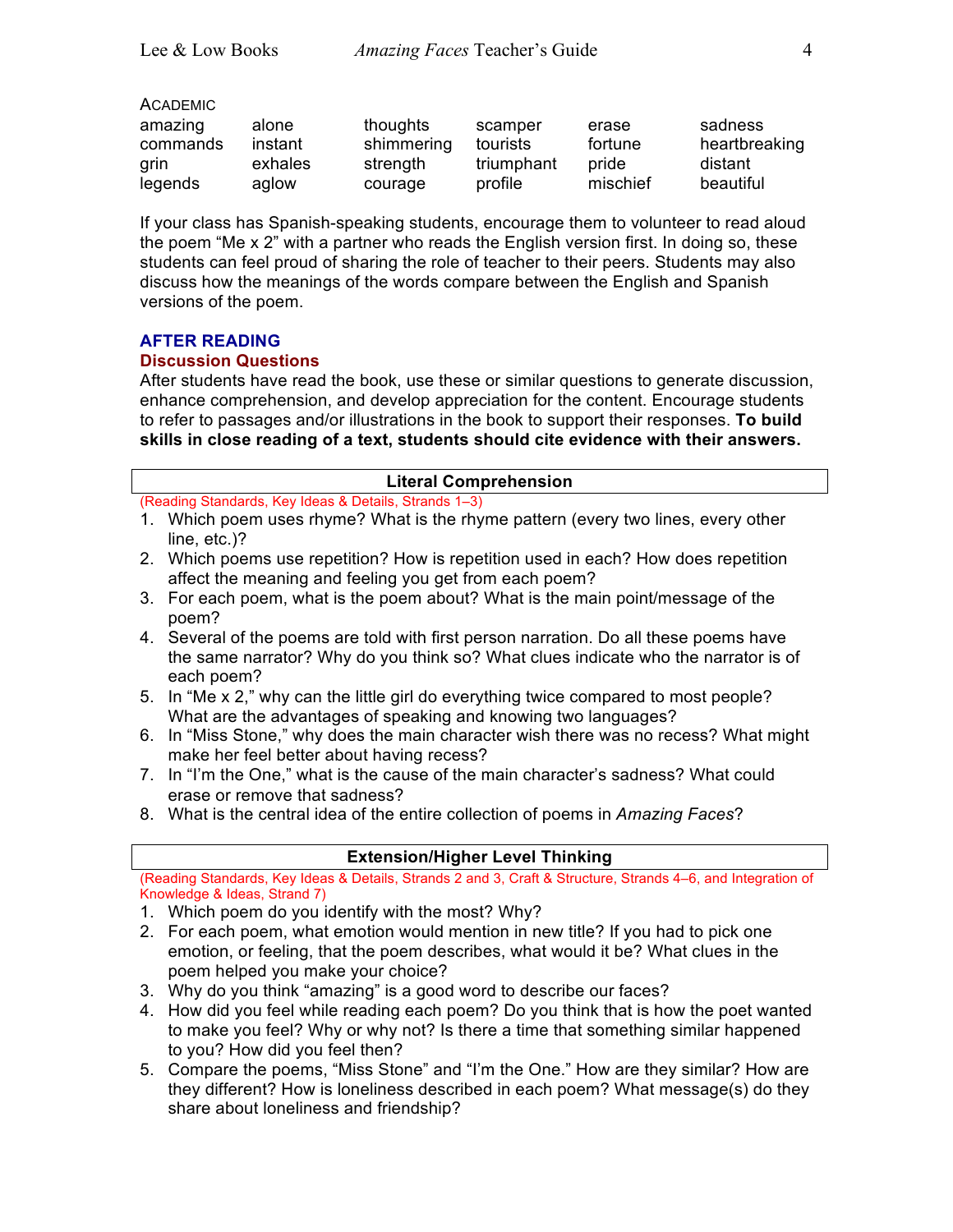- 6. Editor Lee Bennett Hopkins titles the collection *Amazing Faces* and organizes the collection so that the first poem is "Amazing Face." Why do you think he chose the title *Amazing Faces* for the overall collection of poems? Why do you think he chose the poem, "Amazing Face," as the first poem? How does this poem set the tone for the rest of the collection?
- 7. Each poem explores different emotions people feel. How are faces connected to emotions? How can faces reveal how someone is feeling? How do our faces change when we are excited or angry?
- 8. In the poem, "Me x 2," poet Jane Medina presents her poem first in English and then again in Spanish. Why do you think the Spanish version is appropriate for the overall message and meaning of the poem?
- 9. In "Hamburger Heaven," the poem is formatted so that the reader reads the lines left to right rather than just top to bottom as in the other poems. Why is this structure fitting for the content of the poem? How does this structure contribute to the meaning of the poem?
- 10. How does the illustrator, Chris Soentpiet, draw the viewer's eye to the main character in each illustration? How does the strong light source on each face highlight or affect the mood of the image?
- 11. After reading all sixteen poems, think about why editor Lee Bennett Hopkins includes them together as a collection. What do they all the poems have in common? How do they complement one another? What lesson do you think he wants readers to learn from these snapshots and experiences?

## **Reader's Response**

(Writing Standards, Text Types & Purposes, Strands 1 and 2 and Production & Distribution of Writing, Strand 4) (Language Standards, Conventions of Standard English, Strands 1 and 2 and Knowledge of Language, Strand 3)

Use the following questions and writing activities to help students practice active reading and personalize their responses to the book. Suggest that students respond in reader's response journals, essays, or oral discussion. You may also want to set aside time for students to share and discuss their written work.

- 1. With which poem (and illustration) do you most closely identify? What about the narrator, action, feeling, or situation resonates with you? Why do you think this is an important example or message to share with others about feelings?
- 2. If you could pick only one poem to give someone to teach them about feelings, which poem would you choose? Why? How is this poem an effective or meaningful example of empathy?
- 3. In the poem "My Hero," the main character describes her brother as her hero. He is her role model. What is a role model? Describe the responsibilities of a role model. Who in your life is your role model or for whom are you a role model? Why do you admire this person or why do you think someone admires you? What has your role model taught you or what have you learned in being a role model for someone else?
- 4. National Poetry Month is celebrated each April. What features or themes of *Amazing Faces* make this book a leading example for a National Poetry Month read aloud?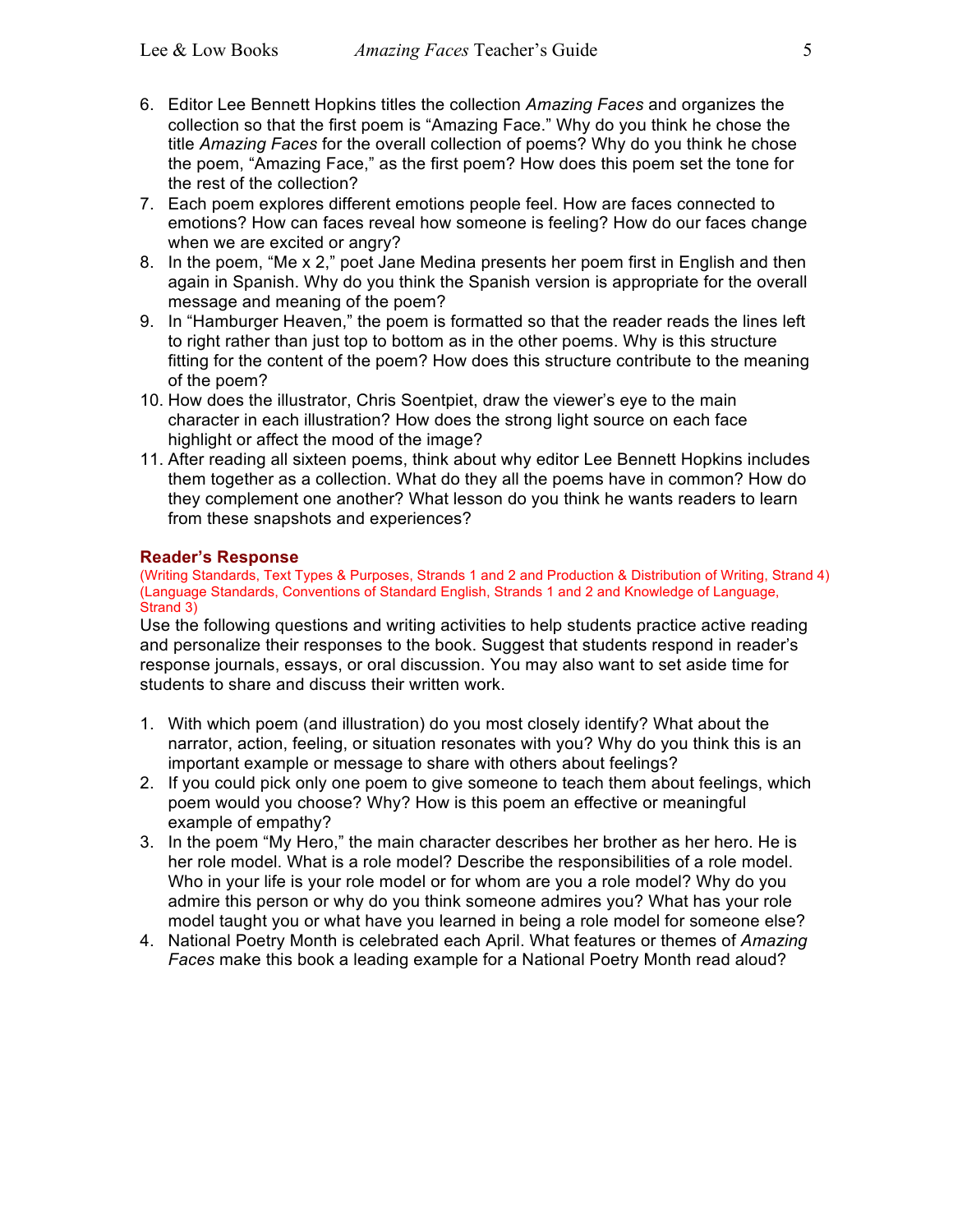## **ELL Teaching Activities**

(Speaking & Listening Standards, Comprehension & Collaboration, Strands 1–3 and Presentation of Knowledge & Ideas, Strands 4–6)

(Language Standards, Vocabulary Acquisition & Use, Strands 4–6)

These strategies might be helpful to use with students who are English Language Learners.

- 1. Assign ELL students to partner-read the story with strong English readers/speakers. Students can alternate reading between pages, repeat passages after one another, or listen to the more fluent reader. Students who speak Spanish can help with the pronunciations of the words in "Yo x 2," the Spanish version of the poem "Me x 2."
- 2. Have each student write three questions about the story. Then let students pair up and discuss the answers to the questions.
- 3. Depending on students' level of English proficiency, after the first reading: • Review the illustrations in order and have students summarize what is happening on each page, first orally, then in writing. • Have students work in pairs to retell either the plot of the story or key details. Then
- ask students to write a short summary, synopsis, or opinion about what they have read. 4. Have students give a short talk about which poem and message they identify with
- most and reminds them of a moment in their lives. 5. The book contains some content-specific and academic words that may be unfamiliar to students. Based on students' prior knowledge, review some or all of the vocabulary. Expose English Language Learners to multiple vocabulary strategies. Have students make predictions about word meanings, look up and record word definitions from a dictionary, write the meaning of the word or phrase in their own words, draw a picture of the meaning of the word, list synonyms and antonyms, create an action for each word, and write a meaningful sentence that demonstrates the definition of the word.

## **INTERDISCIPLINARY ACTIVITIES**

(Introduction to the Standards, page 7: Students who are college and career ready must be able to build strong content knowledge, value evidence, and use technology and digital media strategically and capably) Use some of the following activities to help students integrate their reading experiences with other curriculum areas. These can also be used for extension activities, for advanced readers, and for building a home-school connection.

## **Social Studies/Math**

(Reading Standards, Integration of Knowledge & Ideas, Strand 7) (Writings Standards, Research to Build & Present Knowledge, Strands 7 and 9) (Speaking & Listening Standards, Comprehension & Collaboration, Strands 1 and 2)

- 1. Encourage students to study the demographics of their community. What kind of diversity is around them? With students, check out the Census FactFinder's Community Facts where you can type in a town or zip code to get information about gender, age, and race, as well as poverty and education levels.<sup>10</sup> How does this information compare to the demographics of your school? Encourage students to present this data in bar graph or pie chart.
- 2. Have students study the Pew Research Center report (2014), The Next America, specifically looking at the graph called "Changing Face of America" in "The New Us" chapter.<sup>11</sup> How many people in the US will be people of color by 2020? Look at the EdWeek timeline to see how demographics have changed over time.<sup>12</sup> What is one

<sup>&</sup>lt;sup>10</sup> http://factfinder.census.gov/faces/nav/jsf/pages/index.xhtml<br><sup>11</sup> http://www.pewresearch.org/next-america/#Americas-Racial-Tapestry-Is-Changing<br><sup>12</sup> http://www.edweek.org/ew/section/multimedia/timeline-demographic-cha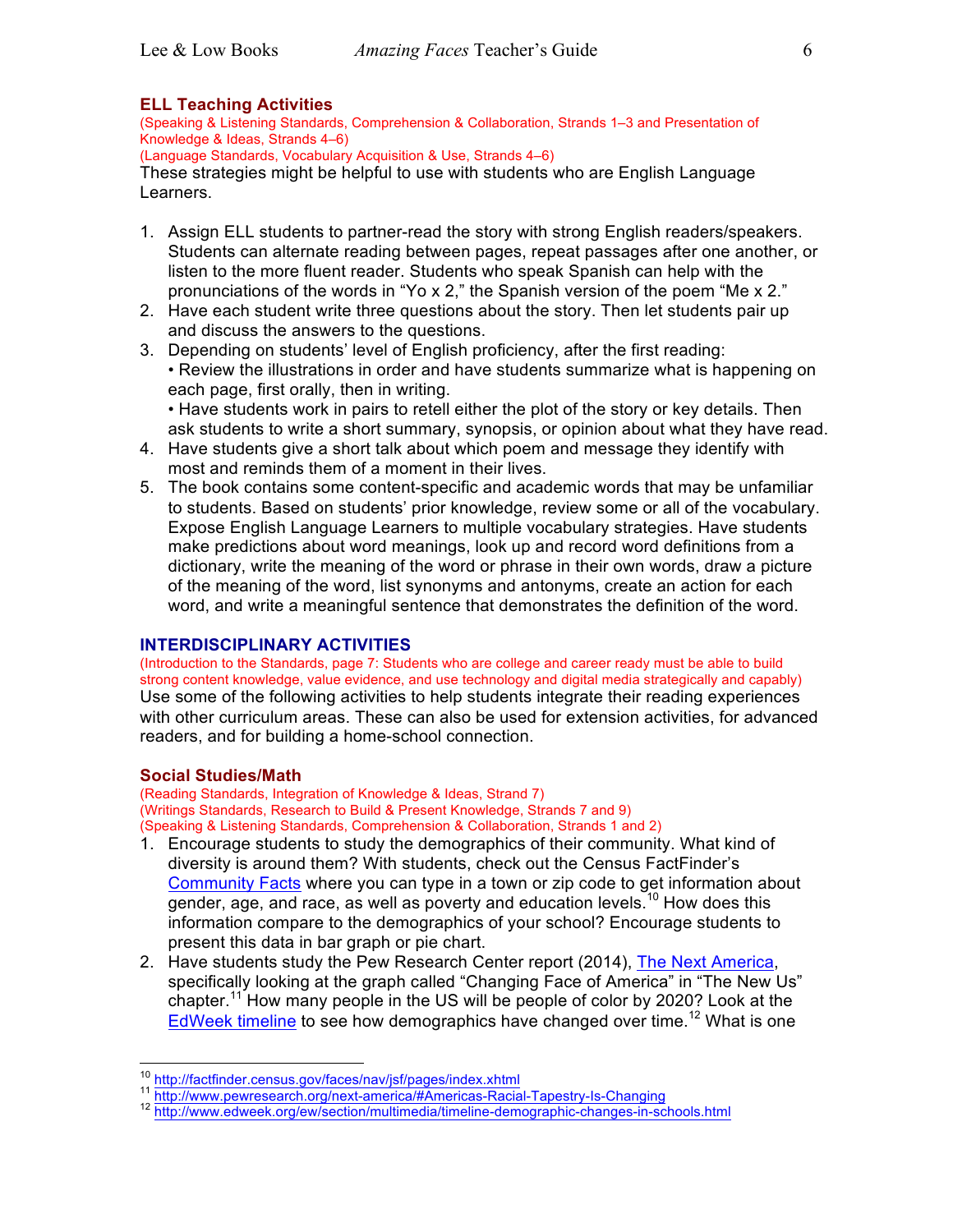of the causes of demographic changes in classrooms in the United States? Discuss what might be some benefits to having a more racially and ethnically diverse population. Discuss also what may be some challenges.

## **English Language Arts**

(Writing Standards, Text Types & Purposes, Strands 1–2 and Production & Distribution of Writing, Strand 4, and Research to Build & Present Knowledge, Strand 7–9) (Language Standards, Conventions of Standard English, Strand 1)

(Reading Standards, Craft & Structure, Strands 4 and 5 and Integration of Knowledge & Ideas, Strands 7 and 9)

- 1. On poster paper or a whiteboard, make a class list of the feelings and emotions expressed in the poems. Encourage students to add other feelings and emotions to the list as well. Then challenge students to write their own poems to add to the *Amazing Faces* collection. In their poems, students should try to convey one or more of the feelings and emotions on the list. What situations would make someone feel the emotion they have chosen? Consider creating a class book with all the students' poems to present to their families, the school library, or a younger grade.
- 2. Have students analyze the different poetic formats used throughout the book. What features make these poems, in fact, poems? How are the poems different from one another? What does the collection demonstrate about the diversity within the poetry format? In a paragraph, have students describe what makes a poem and how someone can identify they are reading a poem. In an additional paragraph, have students argue which poem they like the most based on its particular features.
- 3. The poems in this book offer a good opportunity to teach about/review different poetic devices. Ask students to make a chart with a column for the following literary techniques: **simile**, **metaphor**, **personification**, **imagery, rhyme, onomatopoeia, repetition,** and **alliteration**. Review or teach what each of these literary devices is and its purpose. In the chart, have students find and record an example of each that they find in the *Amazing Faces* poems. For definitions of the literary devices, check out Literarydevices.net<sup>13</sup> or the Poetry Glossary from Poets.org.<sup>14</sup>
- 4. Have students in pairs select one of the contributing poets in the book to research further. What other books has this poet written? What types of topics and characters does this poet usually write about? What awards has the poet won for his or her work? From what or whom does the poet draw inspiration for his or her work? Based on their findings, what advice would students give to someone who wants to become a poet or writer? Help students get started with poet bios at Poetry Foundation.<sup>15</sup>
- 5. Have students read additional books by some of the authors featured in *Amazing Faces*. What is the central idea of the book? Is the book written in verse or prose? How does the topic, character, and text structure compare to the author's poem in *Amazing Faces*?
	- For "Which Way to Dreamland" by Carole Boston Weatherford, try *Juneteenth Jamboree<sup>16</sup>* or *Jazz Baby. 17*
	- For "Miss Stone" by Nikki Grimes, try *Poems in the Attic. 18*
	- For "High in the Sky" by Pat Mora, try *Yum! ¡MmMm! ¡Qué rico! Americas' Sproutings, <sup>19</sup> Confetti: Poems for Children, <sup>20</sup> Love to Mam*á*: A Tribute to Mothers, <sup>21</sup> Water Rolls, Water Rises, <sup>22</sup>* or *Gracias* • *Thanks. 23*

<sup>&</sup>lt;sup>13</sup> http://literarydevices.net/<br>
<sup>14</sup> http://www.poets.org/poetsorg/onteaching/poetry-glossary<br>
<sup>15</sup> http://www.poetryfoundation.org/<br>
<sup>16</sup> https://www.leeandlow.com/books/2417<br>
<sup>17</sup> https://www.leeandlow.com/books/2410<br>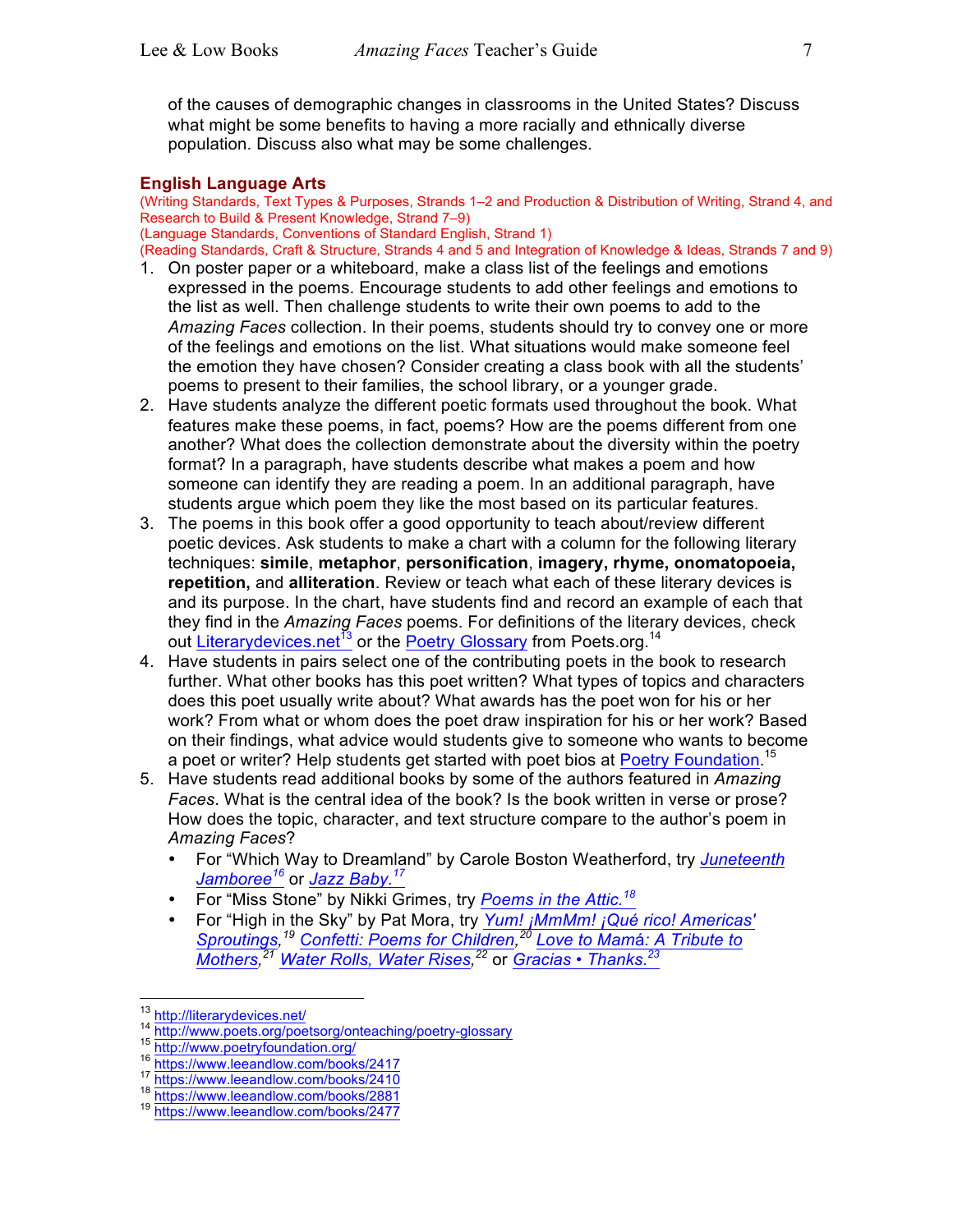- For "Aunt Molly Sky" by Joseph Bruchac, try *Crazy Horse's Vision, <sup>24</sup> Jim Thorpe's Bright Path, <sup>25</sup>* or *Buffalo Song. 26*
- 6. See if your town or city, or a city nearby, participates in the Poetry in Motion® project which places poetry in transit systems throughout the United States. $27$  Explore the Atlas to look up a city near your school and discover which poems were used.<sup>28</sup> Have students select one of the poems featured and talk about what they think the poem means, its central idea, and why or why not it is appropriate for the city.

#### **Science/Anatomy**

# (Reading Standards, Integration of Knowledge & Ideas, Strand 7)

(Speaking & Listening Standards, Comprehension & Collaboration, Strands 1 and 2)

With students, explore the structure and physical features of the face. What happens to the eyes, lips, and other face muscles when we are happy, sad, and angry? How many muscles does the human face have? For younger students, identify the nose, mouth, eyes, and ears and explain the purpose of each. For older students, identify some of the muscles on the face that we use for facial expressions (check out InnerBody Explorer for a 3-D display of the head and neck with muscles and bones) and discuss how they change for different expressions.<sup>29</sup> With mirrors (if possible), have students practice different facial expressions to see how their faces change.

## **Art**

(Speaking & Listening Standards, Comprehension & Collaboration, Strands 1 and 2)

- 1. Try to provide watercolor or tempera paints for students to use. Allow students to study a photograph or clipping of a face and then try to paint it. Alternatively, provide students with mirrors and have them use the mirrors to try and sketch and then paint their own faces.
- 2. Have students try two different methods of painting with watercolor paints. First, have students paint with watercolors on dry paper (as normal). Then have them try painting with watercolors on a second piece of paper, "painting" it first with water and then painting on the wet paper. Compare the two methods and how the paint behaves on dry versus wet paper.
- 3. Encourage students to sketch, draw, or collect images from magazines, catalogs, or newspapers that show the ways they feel when they are with their family and when they are at school.
- 4. Illustrator Chris Soentpiet uses very strong directional light to draw attention to the main characters and facial details in his paintings. Have students look at their faces in a mirror and draw their faces under different lighting conditions. Discuss how the face changes with overhead classroom light versus a flashlight under the chin or a desk lamp pointed toward the side of the face. Which provides the most dramatic, friendly, and scary views? How does lighting change the mood or tone of an image?

<sup>20</sup><br>
https://www.leeandlow.com/books/2378<br>
<sup>21</sup> https://www.leeandlow.com/books/2424<br>
<sup>22</sup> https://www.leeandlow.com/books/2865<br>
<sup>23</sup> https://www.leeandlow.com/books/2711<br>
<sup>24</sup> https://www.leeandlow.com/books/2380<br>
<sup>25</sup> h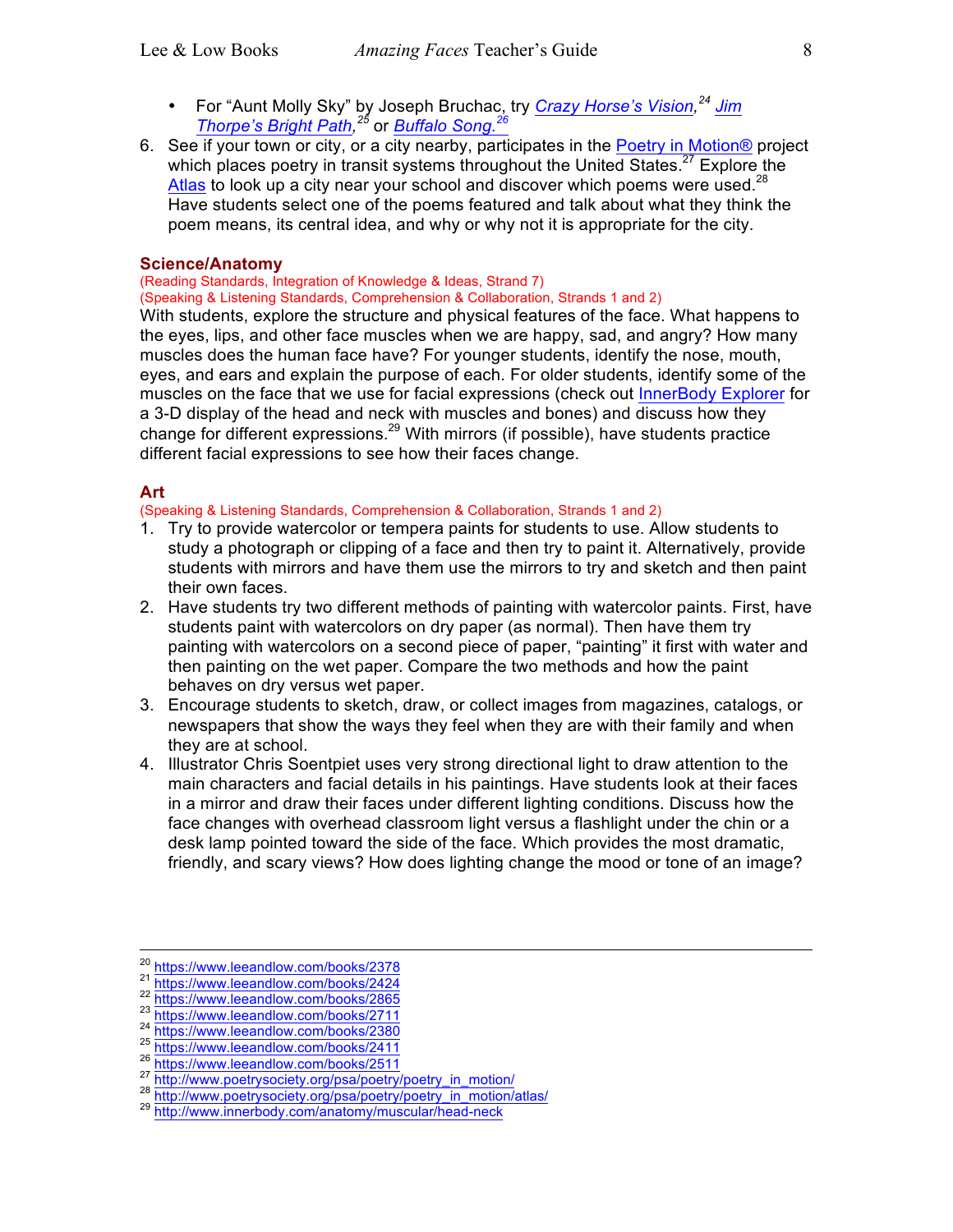## **Home-School Connection**

(Speaking & Listening Standards, Comprehension & Collaboration, Strands 1–3 and Presentation of Knowledge & Ideas, Strand 4)

(Writing Standards, Text Types & Purposes, Strands 1 and 2, Production & Distribution of Writing, Strand 4, and Research to Build & Present Knowledge, Strand 7)

(Reading Standards, Integration of Knowledge & Ideas, Strand 7)

- 1. Have students interview a parent or guardian about his/her favorite poem. The poem can be in another language (and encourage the adult to translate or print out a translation for the student to bring to class alongside the original poem). What makes this poem special to the parent or guardian?
- 2. Assign students to select a poem of their choice to memorize and present in class. Allow students one to two weeks to practice at home before presenting the poem in school.
- 3. Try the pancake cooking activity created by Reading is Fundamental  $(RIF)^{30}$  in its *Amazing Faces* guide for Parents and Families. <sup>31</sup> Students may use chocolate chips, berries, bananas, and whipped cream to come up with their own creative pancake face. Alternatively, use a rice cake as the base and spread peanut butter (spreadable cheese or hummus if nut allergies are a concern) on rice cake. Stick chocolate chips, berries, and bananas on the rice cake to create a fun face to eat.
- 4. Encourage parents to start a nightly poem reading at home. Two literature consultants with the Poetry Foundation suggest essential children's poetry collections, <sup>32</sup> including Lee & Low's *Love to Mama: A Tribute to Mothers*. 33
- 5. Create a family night! Ask parents and guardians to join you with their children at a local poetry event to hear poetry. Poets.org offers the Poetry Near You database to find local events. $34$
- 6. With their families, encourage students to write to a poet—either one of the featured poets in *Amazing Faces* or someone from another poetry collection. Poets.org features several resources to help students and families find poets. Check out "Write a letter to a poet"<sup>35</sup> and "Dear Poet."<sup>36</sup> In their letters, students may describe which poem they connected to the most and why, how poetry is meaningful in school today, and any questions they are curious about concerning the poet's life and work.

## **ABOUT THE EDITOR**

**Lee Bennett Hopkins**, acclaimed poet and writer, has created numerous award-winning poetry anthologies for young readers. He is the recipient of the 2009 NCTE Award for Excellence in Poetry for Children, which honors his body of work. He also founded the Lee Bennett Hopkins Poetry Award (presented annually since 1993) and the Lee Bennett Hopkins/IRA Promising Poet Award (presented every three years since 1995). Hopkins's books have won many accolades, including ALA Notable Books, Notable Social Studies Trade Books for Young People, Children's Choices, *American Bookseller* Pick of the Lists, National Children's Book Week Poet, New York Public Library Best Children's Books, Christopher Award, and Golden Kite Honor. In early 2015, a third award was established in his name: The Lee Bennett Hopkins SCBWI Poetry Award, to "recognize and encourage the publication of an excellent book of poetry or anthology for children and/or young adults." He lives in Cape Coral, Florida.

<sup>30&</sup>lt;br>http://www.rif.org/us/literacy-resources/multicultural/amazing-faces.htm<br>32<br>http://www.poetryfoundation.org/children/essential/ant<br>33<br>http://www.poetryfoundation.org/children/essential/ant<br>34<br>http://www.poets.org/poetso